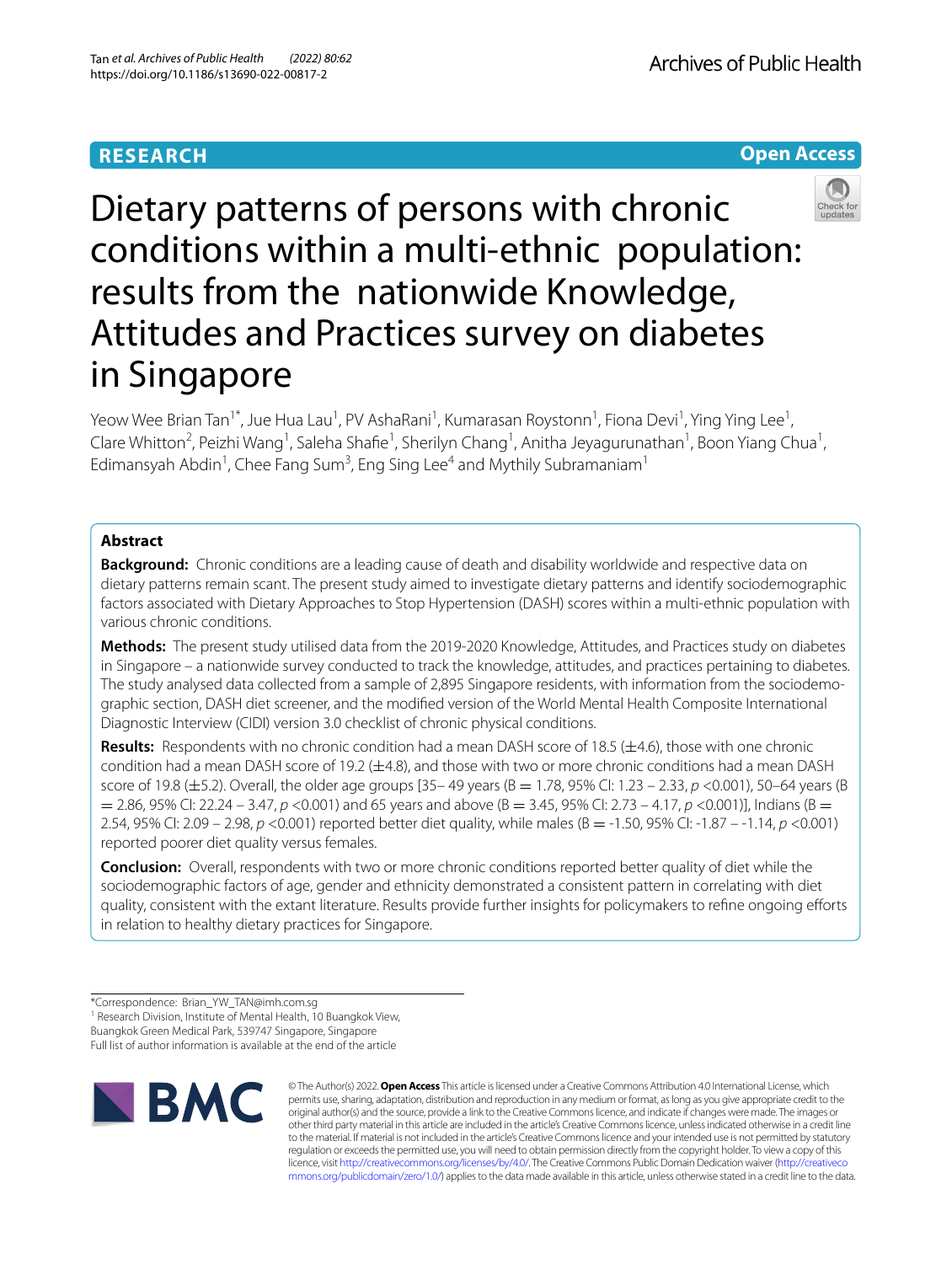**Keywords:** Chronic conditions, Dietary patterns, DASH, Singapore

## **Background**

According to the US Department of Health and Human Services, chronic conditions are defned as "conditions lasting a year or more that require ongoing medical attention and/or limit activities of daily living" [\[1](#page-10-0)]. Chronic conditions are an ongoing cause of substantial ill health, disability, and premature death, making them an important global, national, and individual health concern [[2\]](#page-10-1). Based on the latest statistics from the World Health Organization, it is estimated that the contribution of major chronic conditions toward death and global burden of disease is approximately 71% as of 2021 [[3\]](#page-10-2).

Globally, one in three adults live with multiple chronic conditions (MCC)  $[4]$  $[4]$ , a figure that is expected to rise signifcantly with studies suggesting that the proportion of patients with four or more diseases is expected to double by 2035 in countries such as the United Kingdom [[5\]](#page-10-4). MCC has long been associated with adverse health outcomes, with individuals experiencing early mortality [[6\]](#page-10-5), poorer physical and mental health [\[7](#page-10-6)] and reduced quality of life [[8\]](#page-10-7). Additionally, given the complexities of clinical treatment and patient management, MCC is consequently associated with higher resource utilisation and increased medical costs [\[9](#page-10-8), [10\]](#page-10-9). Specifcally, average per capita health care spending increases exponentially with the number of chronic conditions – a fgure estimated at \$1,081 for people with no chronic conditions to \$5,074 for those with two chronic conditions and \$14,768 for people with fve or more chronic conditions [[11\]](#page-10-10).

The etiology of chronic conditions is complex and multifactorial. Risk factors include age, family history, genetic predisposition, current and lifetime weight and physical activity, smoking, alcohol, and diet  $[12, 13]$  $[12, 13]$  $[12, 13]$  $[12, 13]$ . Of these risk factors, dietary choices may arguably be the most amenable to modifcation and with the greatest public health impact [[14](#page-10-13)]. Of note, Sofi et al. [\[15\]](#page-10-14) highlighted that individuals reporting a greater degree of adherence to healthier dietary intake such as the Mediterranean diet showed a signifcant protection against the development of chronic conditions; with approximately 6-13% reduction in deaths and/or incidence of neurodegenerative disease, cardiovascular disease and cancer. Evidently, such a dietary pattern is recognised as a major contributing factor towards the prevention, development and treatment of chronic conditions [[15](#page-10-14)]. Correspondingly, a growing and evolving body of scientifc inquiry on dietary intake with health and chronic conditions has led to recommendations emphasizing a variety of plant-based foods (e.g., vegetables, fruits, legumes, whole grains, nuts, and seeds) and de-emphasising processed food consumption with added sugar or a diet that is rich in meat content [[14,](#page-10-13) [16](#page-10-15)].

Studies in Asian populations have identifed various dietary patterns labelled "traditional," "meat," "Western," and "prudent". Dietary patterns observed in China characterised by a high intake of meat and dairy products have been associated with obesity [[17,](#page-10-16) [18](#page-10-17)]. In Thailand, a more traditional carbohydrate-rich pattern was associated with metabolic syndrome [\[19](#page-10-18)]. In other populations such as Japan and Korea, a more traditional dietary pattern was inversely associated with risk factors such as high blood pressure [[20](#page-10-19), [21](#page-10-20)]. In Pakistan where 33% of the adult population sufers from hypertension, the high intake of fsh, prawns and yoghurt was found to be inversely associated with hypertension [[22](#page-10-21)]. Within the Singapore Chinese population, a "fruit-vegetable-soy" pattern was inversely associated, and a "meat-dim-sum" pattern was directly associated with cardiovascular disease mortality [\[23](#page-10-22)]. Evidently, the association between various dietary patterns and chronic conditions has been established within singular ethnic populations across the considerable corpus of research in this area. Yet, much less is known regarding the association between healthy dietary patterns and chronic conditions across a multiethnic population.

Singapore is a multi-ethnic city-state situated in Southeast Asia with a population of approximately 5.6 million of which 4.1 million are Singapore residents (Singapore citizens or permanent residents)  $[24]$  $[24]$ . The population is largely comprised of inhabitants from three major Asian ethnic groups: Chinese (76.0%), Malay (15.0%) and Indian (7.5%) [\[25](#page-10-24)]. Based on the results from the Singapore Mental Health Study, it was found that a total of 25.4% individuals reported having one chronic condition, and 16.3% had MCC  $[26]$  $[26]$ . Given the relatively substantial fgures of individuals living with chronic conditions, it underscores the need to address the paucity of dietary data in this population. Additionally, a study in this setting provides a unique opportunity to elucidate the dietary patterns of a multi-ethnic population, the results of which can be extrapolated to other countries with a similar ethnic composition.

Given the diverse ethnic composition in Singapore, it follows that a culturally relevant diet screener is required for use in this multi-ethnic population. Whitton et al. [[27\]](#page-10-26) developed a reliable and validated short diet screener designed to assess the intake of selected food groups that is representative of the overall dietary patterns across a multi-ethnic Asian population. Specifcally, the short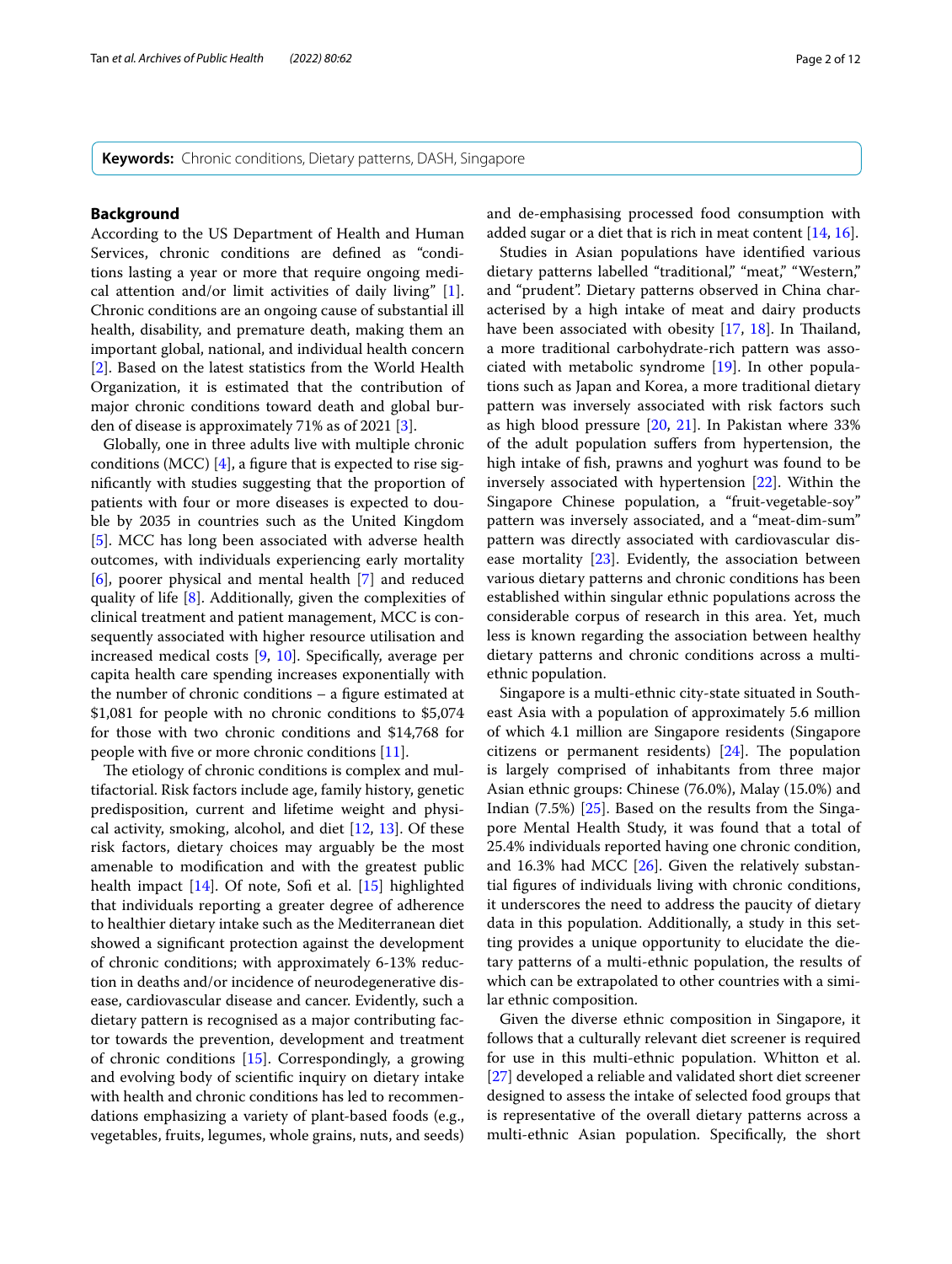37-item diet screener assesses the intake of selected food groups representative of a multi-ethnic Asian population via *a priori* dietary quality indices such as DASH. In the extant literature, DASH has been demonstrated to be the most sensitive diet score to examine associations between diet and various health-related outcomes [\[28](#page-10-27)]. Adopting DASH dietary patterns has several benefts including but not limited to lowered mortality from cardiovascular diseases and diabetes [\[28,](#page-10-27) [29\]](#page-10-28), lowered blood pressure [[30\]](#page-10-29), decreased body weight and waist circumference in obesity related weight management [\[31](#page-10-30)].

Taken together, the aims of the present study were to (1) characterise and examine the dietary patterns of a multi-ethnic population between persons with no chronic condition, one chronic condition and MCC through scoring their dietary intake according to the DASH score, and (2) identify socio-demographic correlates of DASH scores amongst persons with no chronic condition, one chronic condition and MCC.

## **Methods**

### **Participants and procedures**

The data for this research comes from a population based, cross-sectional study lasting from February 2019 to September 2020 aimed at evaluating the Knowledge, Practice and Attitudes towards Diabetes Mellitus (DM) amongst residents of Singapore aged 18 years and above. A more to detailed methodology of the study can be found in an earlier paper  $[32]$  $[32]$ . The sample was randomly selected via a disproportionate stratifed sampling design according to ethnicity (Chinese, Malay, Indian, Others) and age groups (18-34, 35-49, 50-64, 65 and above) from a national population registry database of all citizens and permanent residents within Singapore. The study oversampled certain minority populations, such as Malay and Indian ethnicity, as well as those above 65 years of age, in order to ensure sufficient sample size and to improve the reliability of the parameter estimates for these subgroups.

Citizens and permanent residents who were randomly selected were sent notifcation letters followed by home visits by a trained interviewer from a survey research company to obtain their informed consent to participate in the study. Face-to-face interviews with those who were agreeable to participate were conducted in their preferred language (English, Mandarin, Malay, or Tamil). Responses were captured using computer assisted personal interviewing. Individuals who were unable to be contacted due to incomplete or incorrect addresses, were living outside of the country, or were incapable of attending the interview due to severe physical or mental conditions, language barriers, or were institutionalized or hospitalized at the time of the survey were excluded from the study. Written informed consent was obtained from all respondents prior to the survey, and for those aged 18 to 20 years, parental consent was sought as the official age of majority in Singapore is 21 years and above.

## **Measures**

#### *Socio‑demographic information and body mass index*

Socio-demographic data on age (18-34, 35-49, 50-64 and 65 and above), gender (Female, Male), ethnicity (Chinese, Malay, Indian and Others), education (Primary and below, Secondary, Pre-U/Junior College, Vocational Institute/ITE, Diploma, Degree, professional certifcations and above), marital status (Single, Married/Cohabiting, Divorced/Separated/Widowed), employment (Employed, Economically inactive and Unemployed), and monthly personal income (Below \$2,000 and no income, \$2,000- \$3,999, \$4,000-\$5,999, \$6000-\$9,999 and \$10,000 and above) was collected. Further, Body Mass Index (BMI) scores were categorised into four groups based on World Health Organization guidelines: 'underweight (< 18.5 kg/ m<sup>2</sup>), 'normal range' ( $\geq 18.5 \text{ kg/m}^2$  and < 25 kg/m<sup>2</sup>), 'overweight' ( $\geq 25 \text{ kg/m}^2$  and  $< 30 \text{ kg/m}^2$ ), and 'obese' ( $> 30 \text{ kg/m}^2$ )  $m<sup>2</sup>$ ) [\[33\]](#page-10-32).

### **Diet screener**

The diet screener comprises a list of 30 food/beverage items, that respondents' rate on a 10-point scale ranging from 'never/rarely' to '6 or more times per day', the frequency at which they consumed a particular food/beverage within the last one year [[27\]](#page-10-26). Accordingly, scores obtained from the list of 30 food/beverage items are categorised into each of the seven intake components: fruit, vegetables, nuts/legumes, whole grains, red and processed meat, low fat dairy, and sweetened beverages. Based upon the scores within each of the seven components, participants received a score between 1 and 5 corresponding to the quintile of the intake they fall in, with reverse scoring utilized for meat and sweetened beverages. Followingly. these seven quintile scores are summed to form the overall DASH score. Standard serving sizes were indicated for each food/beverage item to facilitate this process. Intake frequencies were standardised to a number of servings per day for each food/beverage item. Fung et al. [[34](#page-10-33)] provides a detailed description on the calculation of DASH scores. The diet screener was interviewer-administered.

## **Chronic physical conditions**

A modifed version of the World Mental Health Composite International Diagnostic Interview (CIDI) version 3.0 [\[35](#page-10-34)] checklist of chronic conditions was used, and the respondents were asked to report any of the conditions listed in the checklist. The question was read as, "I am going to read to you a list of health problems some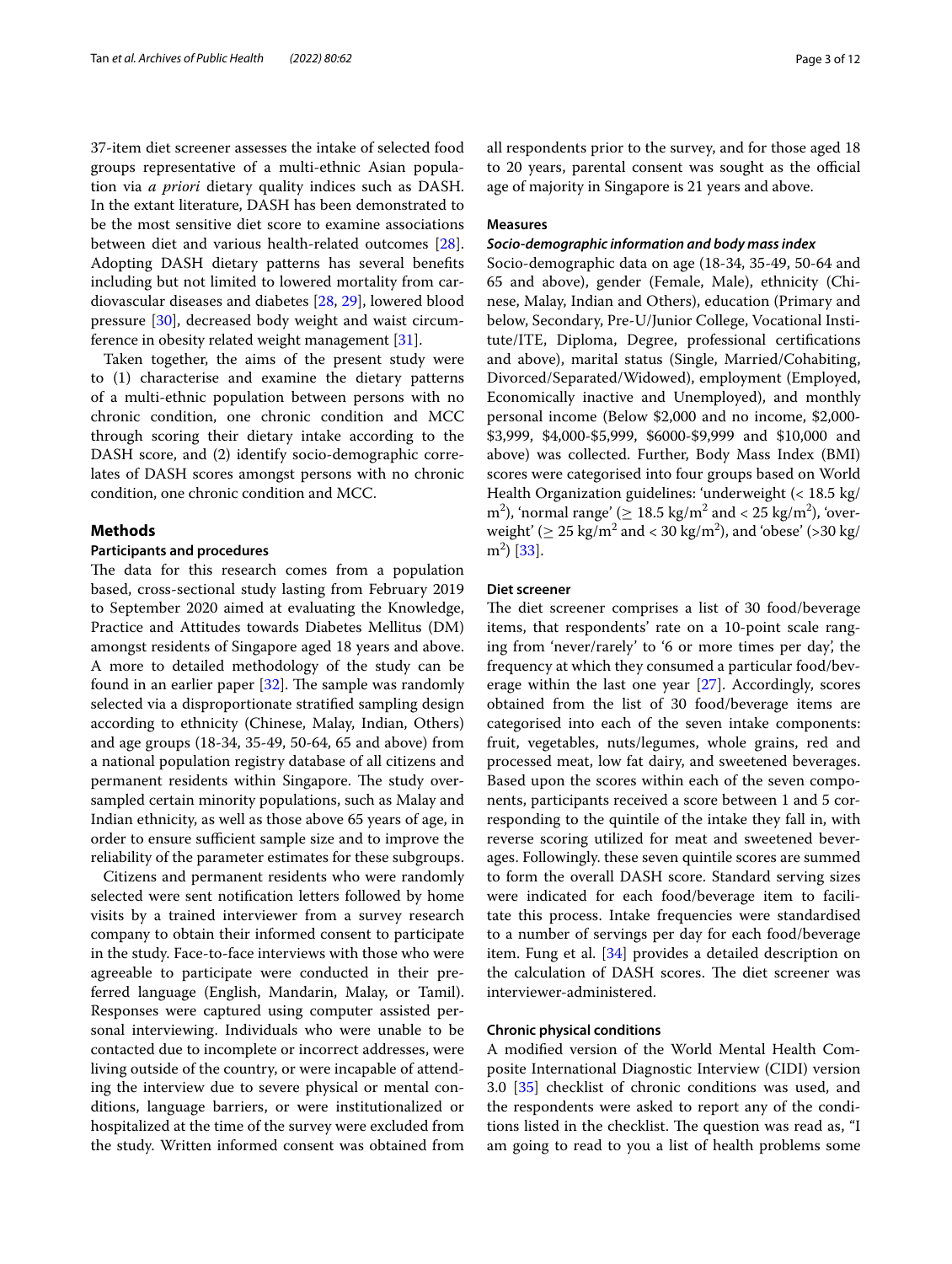people have. Has a doctor ever told you that you have any of the following chronic medical conditions?" This was followed by a list of 18 chronic physical conditions (such as asthma, high blood sugar, hypertension, arthritis, cancer, neurological condition, Parkinson's disease, stroke, congestive heart failure, heart disease, back problems, stomach ulcer, chronic infamed bowel, thyroid disease, kidney failure, migraine headaches, chronic lung disease, and hyperlipidaemia) which were considered to be prevalent among Singapore's population. If the participant gave a positive response for any of the conditions listed, they were then asked, "How old were you when you were diagnosed with the medical condition?" and, "Did you receive any treatment for it at any time during the past 12 months?".

#### **Statistical analysis**

Analyses in the present study were conducted with Stata version 15. In order to ensure representativeness of the data to the general population, survey weights were used to account for complex survey design. Means and standard deviations are provided for continuous variables, while frequencies and percentages are presented for categorical variables. In order to examine the variables associated with the total DASH score, four linear regressions were conducted (within the total sample, and the three subgroups of no chronic condition, one chronic condition and multimorbidity) with the following predictor variables: age, gender, ethnicity, education, marital status, employment status, personal income, BMI and chronic conditions. Statistical signifcance was set at the conventional alpha level of  $p < 0.05$ , using two-tailed tests.

## **Results**

## **Socio‑demographics distribution and prevalence of physical comorbidities of the sample**

Table [1](#page-4-0) summarises the socio-demographic characteristics for the sample of 2,895 respondents. Chinese respondents made up 75.8% of the sample distribution, Malays 12.7%, Indians 8.6%, and Others 2.9%. 51.6% of the respondents were female, and BMI scores indicated that 53.4% of the respondents were in the normal range based on WHO BMI classifcation. 46.2% had no chronic physical condition, 26.3% had one chronic physical condition, and 27.2% had two or more chronic physical conditions. The most prevalent chronic condition was hyperlipidemia (22.2%, n=640), followed by hypertension (20.6%, n=668), high blood sugar (10.5%, n=465), back problems (10.2%,  $n=252$ ), and asthma (9.9%,  $n=324$ ). The results describing the prevalence of the diferent types of chronic physical conditions are displayed in Table [2](#page-5-0).

## **DASH components score distribution and comparisons between chronic physical condition groups**

The means and standard deviations of each of the seven DASH components (fruit, vegetables, nuts/legumes, low fat dairy, whole grains, red and processed meat, and sweetened beverages) and the overall DASH scores of the total sample, those with no chronic physical condition, one chronic physical condition and two or more chronic physical conditions are displayed in Table [3.](#page-6-0)

#### **Socio‑demographic correlates of DASH score**

Table [4](#page-7-0) shows the socio-demographic correlates associated with DASH scores within the full sample and across the three chronic physical condition groups. Within the full sample, the older age group [35– 49 years ( $B = 1.78$ , 95% CI: 1.23 – 2.33,  $p \le 0.001$ ), 50–64 years (B = 2.86, 95% CI: 2.24 – 3.47, *p* <0.001) and 65 years and above (B  $= 3.45, 95\%$  CI: 2.73 – 4.17,  $p \le 0.001$ ) had significantly higher DASH scores as compared to those aged 18-34. Males reported significantly lower DASH scores ( $B =$ -1.50, 95% CI: -1.87 – -1.14, *p* <0.001) than females. Indians (B = 2.54, 95% CI: 2.09 – 2.98, *p* <0.001) had signifcantly higher DASH scores than Chinese. Respondents who were less educated [primary and below  $(B = -1.99,$ 95% CI:  $-2.69 - -1.29$ ,  $p \le 0.001$ ), secondary (B =  $-1.72$ , 95% CI: -2.31 – -1.12, *p* <0.001), vocational institute/ITE (B = -1.42, 95% CI: -2.15 – -0.69, *p* <0.001), and diploma  $(B = -0.84, 95\% \text{ CI: } -1.40 - -0.27, p = 0.004)$ ] had significantly lower DASH scores than those with degree, and above qualifcations.

Across all three groups, the older age groups reported [no chronic physical condition group: 35– 49 years (B = 1.77, 95% CI: 1.02 – 2.52, *p* <0.001), 50–64 years (B = 2.38, 95% CI: 1.47 – 3.28, *p* <0.001) and 65 years and above (B = 3.41, 95% CI: 2.20 – 4.63, *p* <0.001), one chronic physical condition group:  $35-49$  years ( $B = 1.54$ , 95% CI: 0.45 – 2.63,  $p = 0.01$ ), 50–64 years (B = 2.87, 95% CI: 1.67 – 4.07, *p* <0.001) and 65 years and above (B  $= 4.19$ , 95% CI: 2.76 – 5.63,  $p \lt 0.001$ ) and two or more chronic physical condition group:  $35-49$  years ( $B = 2.90$ , 95% CI:  $1.52 - 4.27$ ,  $p = 0.001$ ), 50–64 years (B = 4.10, 95% CI: 2.78 – 5.41, *p* <0.001) and 65 years and above  $(B = 3.87, 95\% \text{ CI: } 2.45 - 5.29, p < 0.001)$  significantly higher DASH scores as compared to those aged 18-34.

Males reported [no chronic physical condition group: (B = -1.89, 95% CI: -2.42 – -1.35, *p* <0.001), one chronic physical condition group:  $(B = -0.97, 95\% \text{ CI: } -1.71$  –  $-0.22$ ,  $p = 0.01$ ) and two or more chronic physical condition (B = -1.48, 95% CI: -2.19 – -0.77, *p* <0.001)] signifcantly lower DASH scores than females.

Respondents of Indian ethnicity reported [no chronic physical condition group:  $(B = 2.65, 95\% \text{ CI: } 1.99$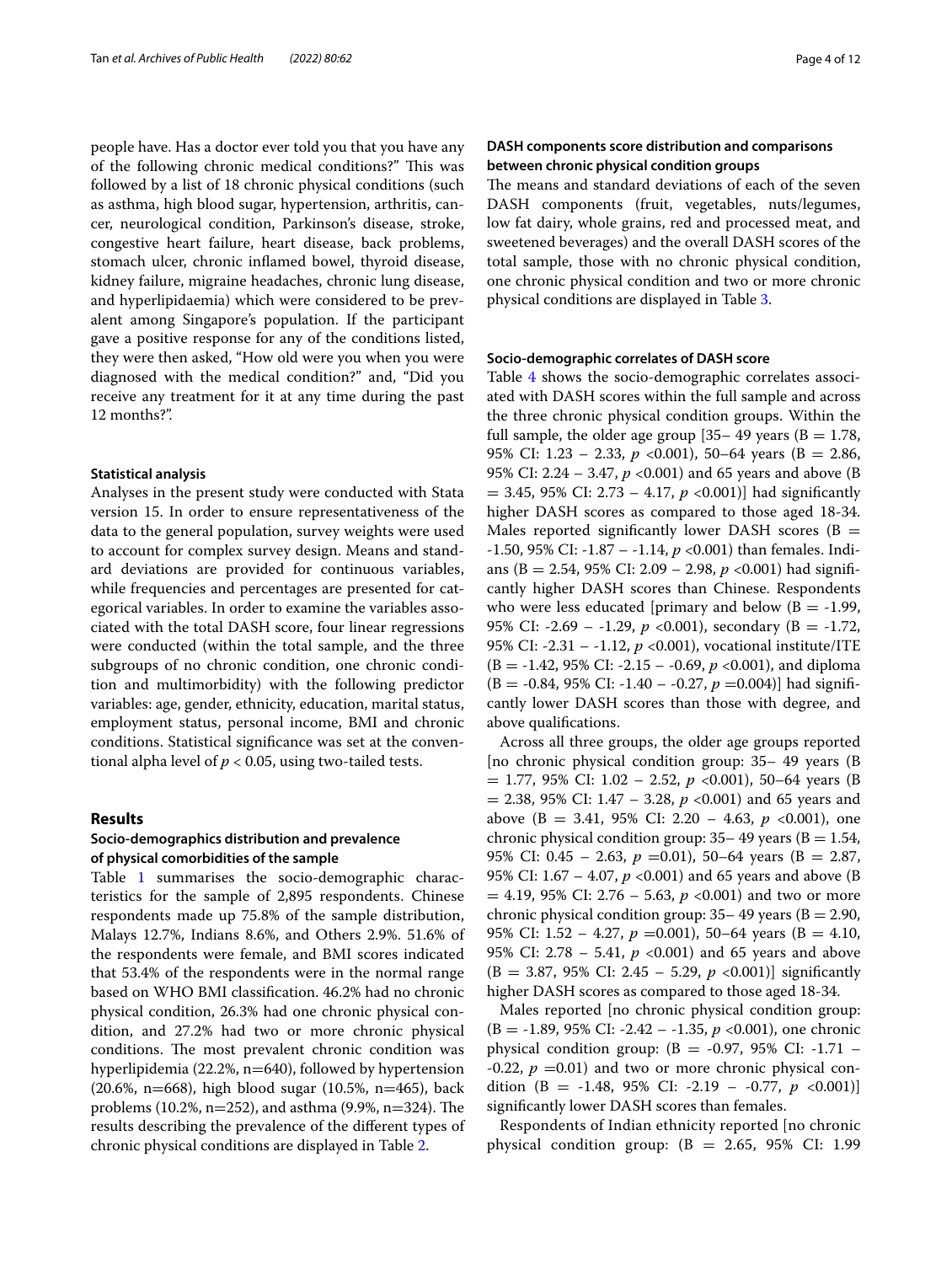## <span id="page-4-0"></span>**Table 1** Socio-demographic distribution of the sample, Singapore, 2019-2020, Knowledge, Attitudes, and Practices study on diabetes

| Socio-demographic characteristics             | <b>Total sample</b><br>$(n = 2895)$ |            | No chronic physical<br>condition<br>$(n = 1243)$<br>(Weighted = 46.21%) |            | One chronic physical<br>condition<br>$(n = 760)$<br>(Weighted = 26.32%) |            | Two or more chronic<br>physical conditions<br>$(n = 884)$<br>(Weighted = 27.21%) |            |
|-----------------------------------------------|-------------------------------------|------------|-------------------------------------------------------------------------|------------|-------------------------------------------------------------------------|------------|----------------------------------------------------------------------------------|------------|
|                                               | $\mathsf n$                         | Weighted % | n                                                                       | Weighted % | n                                                                       | Weighted % | n                                                                                | Weighted % |
| Age groups                                    |                                     |            |                                                                         |            |                                                                         |            |                                                                                  |            |
| 18-34                                         | 823                                 | 29.89      | 537                                                                     | 42.63      | 207                                                                     | 29.06      | 78                                                                               | 9.34       |
| 35-49                                         | 719                                 | 28.22      | 369                                                                     | 31.45      | 215                                                                     | 30.50      | 135                                                                              | 20.86      |
| $50 - 64$                                     | 774                                 | 26.75      | 239                                                                     | 18.27      | 203                                                                     | 27.48      | 328                                                                              | 40.01      |
| 65 and above                                  | 579                                 | 15.13      | 98                                                                      | 7.65       | 135                                                                     | 12.96      | 343                                                                              | 29.79      |
| Gender                                        |                                     |            |                                                                         |            |                                                                         |            |                                                                                  |            |
| Female                                        | 1,474                               | 51.55      | 605                                                                     | 51.64      | 416                                                                     | 54.96      | 448                                                                              | 47.63      |
| Male                                          | 1,421                               | 48.45      | 638                                                                     | 48.36      | 344                                                                     | 45.04      | 436                                                                              | 52.37      |
| Ethnicity                                     |                                     |            |                                                                         |            |                                                                         |            |                                                                                  |            |
| Chinese                                       | 796                                 | 75.81      | 360                                                                     | 75.15      | 206                                                                     | 75.36      | 227                                                                              | 77.28      |
| Malay                                         | 974                                 | 12.73      | 410                                                                     | 12.97      | 251                                                                     | 12.47      | 310                                                                              | 12.60      |
| Indian                                        | 918                                 | 8.59       | 375                                                                     | 8.64       | 243                                                                     | 8.86       | 298                                                                              | 8.31       |
| Others                                        | 207                                 | 2.86       | 98                                                                      | 3.24       | 60                                                                      | 3.31       | 49                                                                               | 1.81       |
| Education                                     |                                     |            |                                                                         |            |                                                                         |            |                                                                                  |            |
| Primary and below                             | 637                                 | 20.36      | 160                                                                     | 12.30      | 163                                                                     | 18.91      | 309                                                                              | 35.00      |
| Secondary                                     | 684                                 | 20.28      | 272                                                                     | 20.14      | 162                                                                     | 18.41      | 248                                                                              | 22.17      |
| Pre-U <sup>a</sup> /Junior College            | 126                                 | 4.78       | 60                                                                      | 5.51       | 34                                                                      | 4.56       | 32                                                                               | 3.80       |
| Vocational Institute/ITE <sup>b</sup>         | 267                                 | 6.62       | 132                                                                     | 7.17       | 76                                                                      | 7.91       | 58                                                                               | 4.46       |
| Diploma                                       | 479                                 | 18.46      | 267                                                                     | 21.85      | 124                                                                     | 19.10      | 88                                                                               | 12.31      |
| Degree, professional certifications and above | 702                                 | 29.50      | 352                                                                     | 33.04      | 201                                                                     | 31.13      | 149                                                                              | 22.26      |
| Marital Status                                |                                     |            |                                                                         |            |                                                                         |            |                                                                                  |            |
|                                               | 731                                 | 29.20      | 443                                                                     | 39.10      | 182                                                                     | 27.50      | 105                                                                              | 14.30      |
| Single                                        | 1,860                               | 61.69      | 721                                                                     | 54.49      | 501                                                                     | 66.10      | 633                                                                              | 69.97      |
| Married/Cohabiting                            |                                     |            |                                                                         |            |                                                                         |            |                                                                                  |            |
| Divorced/Separated/Widowed                    | 303                                 | 9.10       | 78                                                                      | 6.40       | 77                                                                      | 6.40       | 146                                                                              | 15.72      |
| Refused                                       | 1                                   | 0.01       | $\mathbf{1}$                                                            | 0.01       | $\mathbf 0$                                                             | 0.00       | $\mathbf 0$                                                                      | 0.00       |
| Employment                                    |                                     |            |                                                                         |            |                                                                         |            |                                                                                  |            |
| Employed                                      | 1,933                               | 70.49      | 922                                                                     | 77.16      | 525                                                                     | 72.22      | 482                                                                              | 57.56      |
| Economically inactive                         | 829                                 | 25.37      | 263                                                                     | 19.05      | 204                                                                     | 24.39      | 358                                                                              | 36.94      |
| Unemployed                                    | 133                                 | 4.14       | 58                                                                      | 3.79       | 31                                                                      | 3.39       | 44                                                                               | 5.50       |
| Personal Income (Monthly) <sup>c</sup>        |                                     |            |                                                                         |            |                                                                         |            |                                                                                  |            |
| Below 2,000/No income                         | 1,455                               | 45.31      | 545                                                                     | 40.26      | 366                                                                     | 44.62      | 537                                                                              | 54.27      |
| 2,000-3,999                                   | 698                                 | 23.94      | 334                                                                     | 26.59      | 190                                                                     | 23.19      | 173                                                                              | 20.09      |
| 4,000-5,999                                   | 318                                 | 12.77      | 162                                                                     | 13.74      | 90                                                                      | 14.21      | 66                                                                               | 9.90       |
| 6,000-9,999                                   | 183                                 | 7.82       | 92                                                                      | 8.89       | 47                                                                      | 6.79       | 44                                                                               | 7.09       |
| 10,000 and above                              | 117                                 | 5.68       | 45                                                                      | 5.25       | 36                                                                      | 6.88       | 36                                                                               | 5.31       |
| Don't know/Refused                            | 124                                 | 4.48       | 65                                                                      | 5.28       | 31                                                                      | 4.31       | 28                                                                               | 3.34       |
| <b>BMI</b> <sup>d</sup>                       |                                     |            |                                                                         |            |                                                                         |            |                                                                                  |            |
| Normal range $\geq 18.5$ & <25                | 1263                                | 53.39      | 617                                                                     | 55.80      | 346                                                                     | 59.31      | 298                                                                              | 43.78      |
| Underweight $<$ 18.5                          | 151                                 | 6.95       | $90\,$                                                                  | 10.04      | 40                                                                      | 6.16       | $20\,$                                                                           | 2.17       |
| Overweight $\geq 25$ & <30.0                  | 858                                 | 26.57      | 338                                                                     | 23.80      | 222                                                                     | 25.22      | 296                                                                              | 32.55      |
| Obese $\geq$ 30.0                             | 420                                 | 8.97       | 150                                                                     | 7.63       | 100                                                                     | 6.58       | 168                                                                              | 13.62      |
| Refused                                       | 203                                 | 4.13       | 48                                                                      | 2.72       | 52                                                                      | 2.73       | 102                                                                              | 7.89       |
| Classifications                               |                                     |            |                                                                         |            |                                                                         |            |                                                                                  |            |
| No chronic physical condition                 | 1,243                               | 46.21      |                                                                         |            |                                                                         |            |                                                                                  |            |
| One chronic physical condition                | 760                                 | 26.28      |                                                                         |            |                                                                         |            |                                                                                  |            |
| Two or more chronic physical conditions       | 884                                 | 27.18      |                                                                         |            |                                                                         |            |                                                                                  |            |

<sup>a</sup> *Pre-U* Pre-University

<sup>b</sup> *ITE* Institute of Technical Education

 $\rm ^c$  Denoted in Singapore Dollars (SGD). USD1  $\approx$  SGD1.4

<sup>d</sup> *BMI* Body Mass Index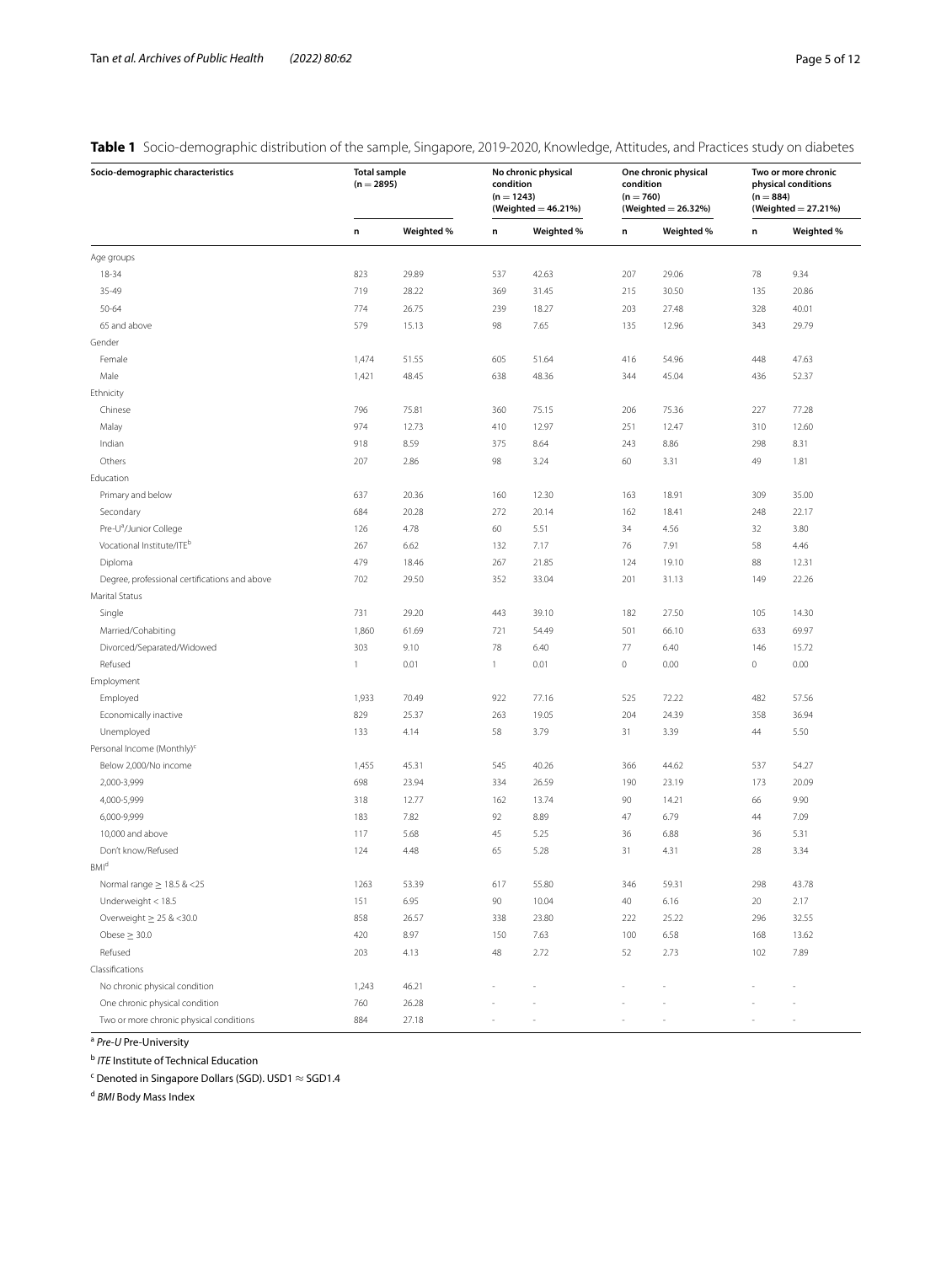<span id="page-5-0"></span>**Table 2** Prevalence of chronic physical condition in the sample, Singapore, 2019-2020, Knowledge, Attitudes, and Practices study on diabetes

| <b>Chronic physical conditions</b>                                                                  | n   | Weighted % |
|-----------------------------------------------------------------------------------------------------|-----|------------|
| Overall prevalence                                                                                  |     |            |
| Hyperlipidaemia or high cholesterol                                                                 | 640 | 22.22      |
| Hypertension or high blood pressure                                                                 | 668 | 20.55      |
| High blood sugar or diabetes                                                                        | 465 | 10.47      |
| Back problems including disk or spine                                                               | 252 | 10.20      |
| Asthma                                                                                              | 324 | 9.93       |
| Migraine headaches                                                                                  | 278 | 7.87       |
| Arthritis or rheumatism                                                                             | 173 | 5.90       |
| Heart disease (including a heart attack, coronary<br>heart disease, angina, or other heart disease) | 150 | 3.83       |
| Thyroid disease                                                                                     | 107 | 3.32       |
| Cancer                                                                                              | 56  | 1.59       |
| Stomach ulcer                                                                                       | 45  | 1.50       |
| Stroke or major paralysis (inability to use arms or<br>legs)                                        | 32  | 0.90       |
| Kidney failure                                                                                      | 32  | 0.77       |
| Chronic lung diseases such as chronic bronchitis or<br>emphysema (excluding Asthma)                 | 19  | 0.66       |
| A neurological condition, such as epilepsy or<br>convulsions                                        | 12  | 0.38       |
| Congestive heart failure                                                                            | 24  | 0.36       |
| Chronic inflamed bowel, enteritis, or colitis                                                       | 6   | 0.14       |
| Parkinson's disease                                                                                 | 4   | 0.09       |

– 3.31, *p* <0.001), one chronic physical condition group:  $(B = 2.19, 95\% \text{ CI: } 1.30 - 3.09, p < 0.001)$  and two or more chronic physical condition group:  $(B = 2.61, 95\%)$ CI:  $1.78 - 3.44$ ,  $p < 0.001$ )] significantly higher DASH scores than Chinese.

In the no chronic physical condition group, respondents who were less educated [primary and below (B =  $-2.06$ , 95% CI:  $-3.23 - -0.88$ ,  $p = 0.001$ ), secondary (B = -1.42, 95% CI: -2.28 – -0.57, *p*  $=0.001$ ), vocational institute/ITE (B = -1.75, 95%) CI: -2.77 – 0.73,  $p = 0.001$ ] had significantly lower DASH scores than those with degree, professional certification and above. Similarly, respondents with lower education in the one chronic physical condition group [primary and below  $(B = -3.04, 95\% \text{ CI: } -4.39$  $-$  -1.69,  $p \le 0.001$ ), secondary (B = -2.35, 95% CI:  $-3.54 - 1.16$ ,  $p \le 0.001$ ), diploma (B =  $-1.51$ , 95% CI:  $-2.61 - -0.40$ ,  $p = 0.01$ ) had significantly lower DASH scores in contrast to their counterparts with degree, professional certification and above. In the two or more chronic physical condition group, respondents of "Others" ethnicities (B = 1.49, 95% CI:  $0.01 - 2.97$ ,  $p = 0.04$ ) demonstrated significantly higher DASH scores than Chinese ethnicity.

## **Discussion**

The current study found that 42.9% of the population had no chronic physical condition, 26.3% had one chronic physical condition, and 30.5% had MCC. Overall, people with MCC had demonstrated better dietary practices in terms of number of servings taken per day for the DASH components. In the context of Singapore, this could be attributed to various initiatives and support received from primary care providers. Firstly, the focus upon nudging and facilitating healthier dietary choices is seen across the multitude of nationwide health promotion campaigns. One such example relates to the "Healthier Dining Programme" launched in 2014 which provides incentives to restaurants ofering 500-calorie meals. Essentially, consumers are "nudged" towards choosing such healthier meal options that are identifed with a "Healthier Choice Symbol" on menus in these restaurants (36). More importantly, better dietary practices amongst persons with MCC can also be attributed to the role of primary care providers as outlined in several guidelines and regulations. Of relevance, the "Chronic Disease Management Programme" introduced earlier in 2006 represents one avenue aiding in the management of chronic physical conditions in Singapore [[37](#page-11-0)]. Briefy, the programme involves structured disease management aimed at reducing out-of-pocket payments for outpatient treatments required in the management of an individual's chronic diseases [[38](#page-11-1)]. In terms of dietary habits, healthcare professionals (e.g., physicians and dieticians) provide individuals with practical dietary guidelines aimed at making adjustments to current dietary choices [\[39](#page-11-2)]. Taken together, the combination of both healthier dietary practices campaigns and prevention eforts in the clinical setting provide plausible explanations to the present fnding of better dietary patterns observed in persons with MCC.

Findings from the present study lends further support to several well-established risk factors associated with diet quality in the extant literature. Within the study population, females and those of older age reported better diet quality based on their respective DASH scores. In a study determining the demographic profle of fast-food consumers amongst a Singapore population, Whitton et al. [\[40\]](#page-11-3) reported that older adults consumed lesser fast food in comparison to their younger counterparts. As highlighted by Allman-Farinelli et al. [[41\]](#page-11-4), this is consistent with the notion that younger individuals demonstrate certain dietary habits that reduce overall diet quality. Food and beverages with high saturated fat, sugar and sodium contents such as those purchased at quick service restaurants feature prominently in the younger population's diet across many countries such as USA, UK and Australia [\[41](#page-11-4)].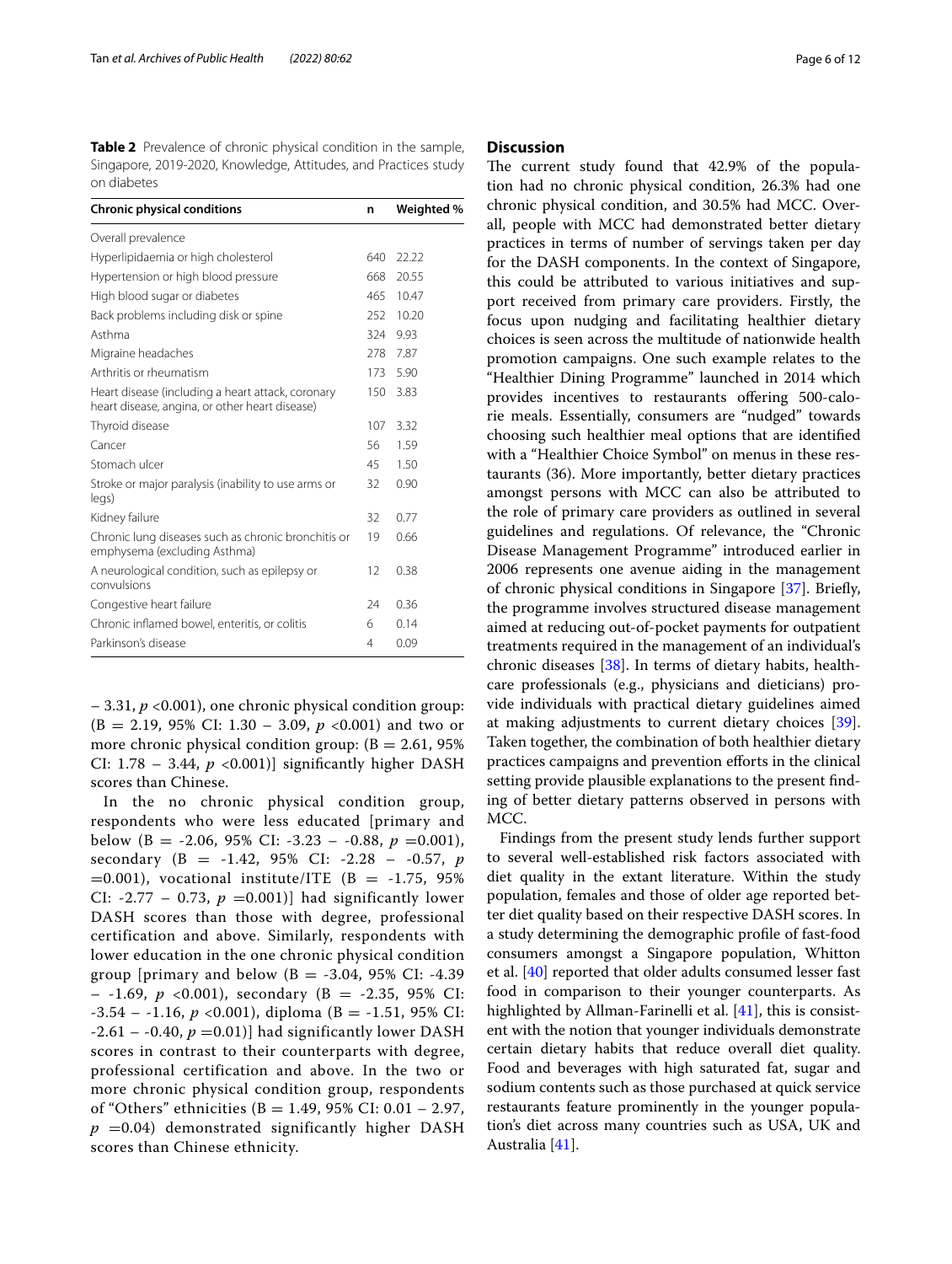<span id="page-6-0"></span>**Table 3** Dietary Approaches to Stop Hypertension components and overall scores of no chronic physical condition, one physical chronic condition and two or more chronic physical conditions, Singapore, 2019-2020, Knowledge, Attitudes, and Practices study on diabetes

|                                              |                        | <b>Total sample</b><br>$(n = 2895)$ | No chronic physical<br>condition<br>$(n = 1243)$<br>(Weighted $=$<br>46.21%) | One chronic<br>physical condition<br>$(n = 760)$<br>(Weighted $=$<br>26.32%) | Two or more chronic<br>physical conditions<br>$(n = 884)$<br>(Weighted $=$<br>27.21%) |
|----------------------------------------------|------------------------|-------------------------------------|------------------------------------------------------------------------------|------------------------------------------------------------------------------|---------------------------------------------------------------------------------------|
| DASH <sup>a</sup> components<br>(servings/d) |                        | Mean (S.D.)                         |                                                                              |                                                                              |                                                                                       |
|                                              | Fruits                 | 0.96                                | 0.89                                                                         | 1.02                                                                         | 1.03                                                                                  |
|                                              |                        | (0.91)                              | (0.84)                                                                       | (0.96)                                                                       | (0.95)                                                                                |
|                                              | Vegetables             | 1.57                                | 1.52                                                                         | 1.62                                                                         | 1.60                                                                                  |
|                                              |                        | (1.14)                              | (1.12)                                                                       | (1.14)                                                                       | (1.19)                                                                                |
|                                              | Nuts/Legumes           | 0.67                                | 0.61                                                                         | 0.77                                                                         | 0.65                                                                                  |
|                                              |                        | (0.82)                              | (0.75)                                                                       | (0.91)                                                                       | (0.85)                                                                                |
|                                              | Low fat dairy          | 0.29                                | 0.29                                                                         | 0.29                                                                         | 0.31                                                                                  |
|                                              |                        | (0.47)                              | (0.46)                                                                       | (0.45)                                                                       | (0.49)                                                                                |
|                                              | Whole grains           | 1.63                                | 1.51                                                                         | 1.73                                                                         | 1.75                                                                                  |
|                                              |                        | (1.87)                              | (1.72)                                                                       | (2.10)                                                                       | (1.88)                                                                                |
|                                              | Red and processed meat | 0.57                                | 0.59                                                                         | 0.58                                                                         | 0.51                                                                                  |
|                                              |                        | (0.66)                              | (0.67)                                                                       | (0.68)                                                                       | (0.63)                                                                                |
|                                              | Sweetened beverages    | 0.34                                | 0.36                                                                         | 0.37                                                                         | 0.27                                                                                  |
|                                              |                        | (0.52)                              | (0.52)                                                                       | (0.56)                                                                       | (0.47)                                                                                |
| DASH scoreb                                  |                        | 19.05                               | 18.54                                                                        | 19.19                                                                        | 19.75                                                                                 |
|                                              |                        | (4.84)                              | (4.57)                                                                       | (4.83)                                                                       | (5.17)                                                                                |

<sup>a</sup> Dietary Approaches to Stop Hypertension

<sup>b</sup> DASH scores are calculated based on quintile score from each of the seven components

Gender diferences in terms of dietary patterns was also demonstrated to be consistent with prior studies; where women tended to report better diet quality in comparison to men. For example, in Montreal, women's diets were closer to recommendations for vegetables, fruits, and sodium intake as compared to men [[42\]](#page-11-5). As demonstrated in prior literature, women generally reported being more invested in relation to food-related matters and having better knowledge in terms of food and nutrition [\[43](#page-11-6), [44](#page-11-7)]. Additionally, women reported consuming higher intakes of fruits and vegetables, dietary fibre, and lower intakes of fat and salt [[43,](#page-11-6) [45](#page-11-8)]. Taken together, it follows that greater importance attributed by women to their diet correspondingly translates into better dietary practices.

Across the sample population, ethnicity was also identifed to be signifcantly associated with diet quality. Among the major ethnic groups in Singapore, Indians reported having healthier diet based on respective DASH scores. This is consistent with the healthy dietary pattern as outlined in the National Nutrition Survey conducted in 2010 [[46](#page-11-9)], with Indians consuming the most bread and breakfast cereals, vegetable dishes, fruit, milk and dairy products and fewer eggs, poultry and meat dishes.

Diet and nutrition represent important factors in both promotion and maintenance of good health throughout the entire life course. We identifed several important factors associated with diet quality among persons with no chronic conditions and one chronic condition. Within these subgroups, education level was signifcantly associated with diet quality. Specifcally, those with less than a degree reported having poorer diet quality. Similar fndings regarding educational level have been reported elsewhere; adults with a college diploma in USA demonstrated having a better overall diet quality as compared to all other education levels  $[47]$  $[47]$ . Therein, it has been posited that education might be associated not only with increased nutritional knowledge, but could also be an indicator of ability to translate such nutritional knowledge into better dietary practices throughout the person's lifetime [\[47](#page-11-10)]. Lastly, it was interesting to observe that BMI was not a factor associated with diet quality in the present study. In current literature, it has been evidenced that individuals with chronic conditions generally reported higher-than-normal BMI (48). Accordingly, multiple studies have also demonstrated that healthier dietary patterns are associated with lower BMI [[49](#page-11-11), [50\]](#page-11-12). Nonetheless, it should be noted that the use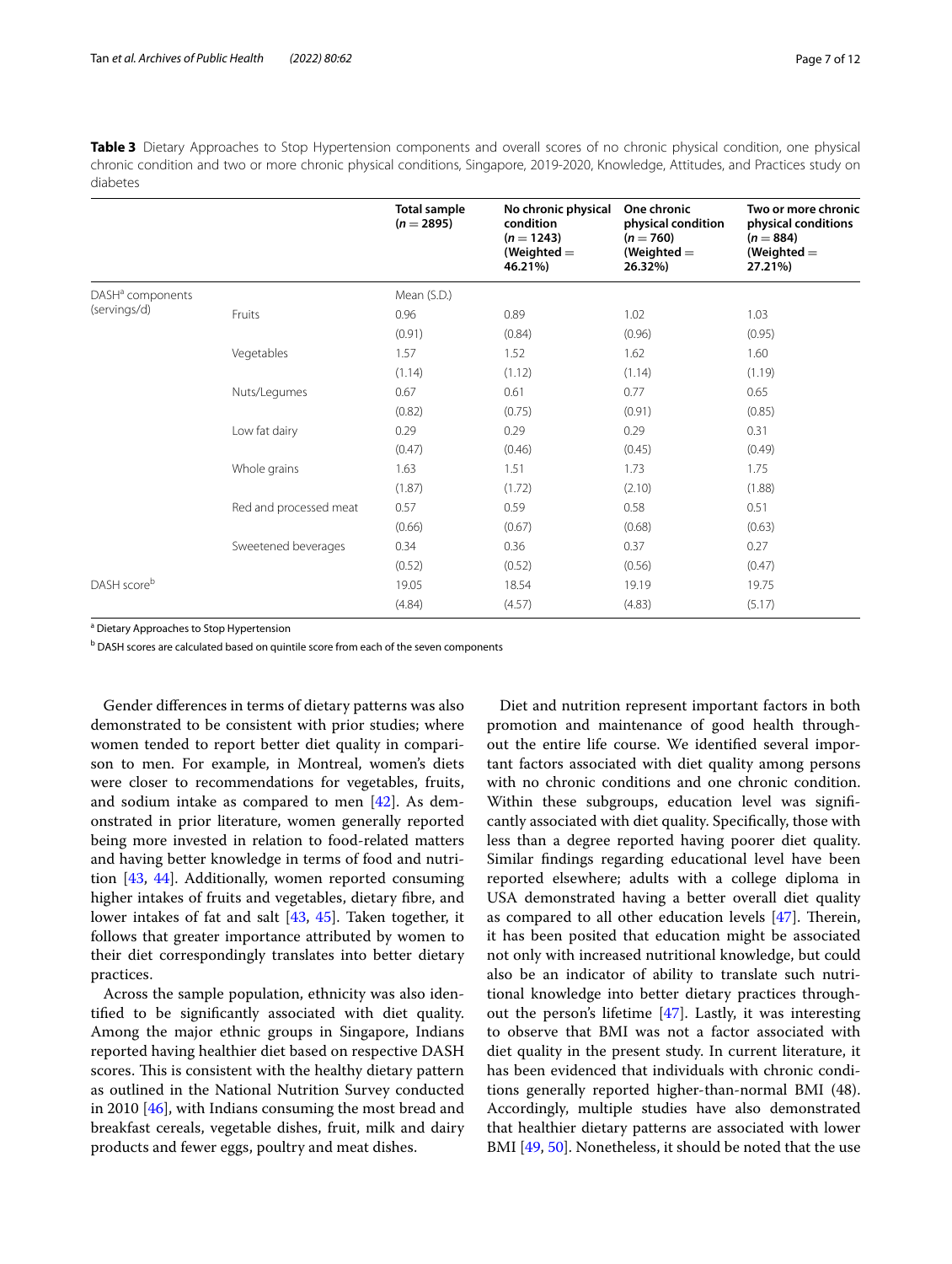|                                               | DASH score                   |                 |                |                                               |                 |                |
|-----------------------------------------------|------------------------------|-----------------|----------------|-----------------------------------------------|-----------------|----------------|
|                                               | Total sample<br>$(n = 2571)$ |                 |                | No chronic physical condition<br>$(n = 1133)$ |                 |                |
|                                               | B                            | 95% CI          | $\overline{p}$ | Β                                             | 95% CI          | $\overline{p}$ |
| Age groups                                    |                              |                 |                |                                               |                 |                |
| 18-34                                         | ref                          |                 |                | ref                                           |                 |                |
| 35-49                                         | 1.78                         | $1.23 - 2.33$   | < 0.001        | 1.77                                          | $1.02 - 2.52$   | < 0.001        |
| 50-64                                         | 2.86                         | $2.24 - 3.47$   | < 0.001        | 2.38                                          | $1.47 - 3.28$   | < 0.001        |
| 65 and above                                  | 3.45                         | $2.73 - 4.17$   | < 0.001        | 3.41                                          | $2.20 - 4.63$   | < 0.001        |
| Gender                                        |                              |                 |                |                                               |                 |                |
| Female                                        | ref                          |                 |                | ref                                           |                 |                |
| Male                                          | $-1.50$                      | $-1.87 - -1.14$ | < 0.001        | $-1.89$                                       | $-2.42 - -1.35$ | < 0.001        |
| Ethnicity                                     |                              |                 |                |                                               |                 |                |
| Chinese                                       | ref                          |                 |                | ref                                           |                 |                |
| Malay                                         | 0.26                         | $-0.20 - 0.72$  | 0.27           | 0.45                                          | $-0.23 - 1.13$  | 0.19           |
| Indian                                        | 2.54                         | $2.09 - 2.98$   | < 0.001        | 2.65                                          | $1.99 - 3.31$   | < 0.001        |
| Others                                        | 0.67                         | $-0.05 - 1.39$  | 0.07           | 0.96                                          | $-0.07 - 1.98$  | 0.07           |
| Education                                     |                              |                 |                |                                               |                 |                |
| Degree, professional certifications and above | ref                          |                 |                | ref                                           |                 |                |
| Primary and below                             | $-1.99$                      | $-2.69 - -1.29$ | < 0.001        | $-2.06$                                       | $-3.23 - -0.88$ | 0.001          |
| Secondary                                     | $-1.72$                      | $-2.31 - -1.12$ | < 0.001        | $-1.42$                                       | $-2.28 - -0.57$ | 0.001          |
| Pre-U/Junior College                          | $-0.39$                      | $-1.28 - 0.51$  | 0.40           | 0.82                                          | $-0.48 - 2.11$  | 0.22           |
| Vocational Institute/ITE                      | $-1.42$                      | $-2.15 - -0.69$ | < 0.001        | $-1.75$                                       | $-2.77 - 0.73$  | 0.001          |
| Diploma                                       | $-0.84$                      | $-1.40 - -0.27$ | 0.004          | $-0.64$                                       | $-1.42 - 0.13$  | 0.11           |
| <b>Marital Status</b>                         |                              |                 |                |                                               |                 |                |
| Married/Cohabiting                            | ref                          |                 |                | ref                                           |                 |                |
| Single                                        | $-0.28$                      | $-0.79 - 0.24$  | 0.30           | $-0.17$                                       | $-0.89 - 0.55$  | 0.64           |
| Divorced/Separated/Widowed                    | $-0.55$                      | $-1.16 - -0.07$ | 0.08           | $-0.29$                                       | $-1.41 - 0.83$  | 0.61           |
| Employment                                    |                              |                 |                |                                               |                 |                |
| Employed                                      | ref                          |                 |                | ref                                           |                 |                |
| Economically inactive                         | 0.45                         | $-0.03 - 0.93$  | 0.07           | 0.60                                          | $-0.16 - 1.37$  | 0.12           |
| Unemployed                                    | 0.39                         | $-0.44 - 1.23$  | 0.35           | 0.35                                          | $-0.89 - 1.59$  | 0.58           |
| Personal Income (Monthly)                     |                              |                 |                |                                               |                 |                |
| Below 2,000/No income                         | ref                          |                 |                | ref                                           |                 |                |
| 2,000-3,999                                   | $-0.30$                      | $-0.79 - 0.19$  | 0.23           | $-0.10$                                       | $-0.82 - 0.62$  | 0.78           |
| 4,000-5,999                                   | $-0.27$                      | $-0.92 - 0.38$  | 0.42           | $-0.17$                                       | $-1.11 - 0.77$  | 0.73           |
| 6,000-9,999                                   | $-0.03$                      | $-0.85 - 0.79$  | 0.95           | 0.43                                          | $-0.76 - 1.61$  | 0.48           |
| 10,000 and above                              | 0.13                         | $-0.86 - 1.12$  | 0.80           | 0.15                                          | $-1.41 - 1.71$  | 0.85           |
| BMI                                           |                              |                 |                |                                               |                 |                |
| Normal range $\geq$ 18.5 & <25                | ref                          |                 |                | ref                                           |                 |                |
| Underweight < 18.5                            | $-0.14$                      | $-0.90 - 0.62$  | 0.81           | $-0.41$                                       | $-1.38 - 0.56$  | 0.41           |
| Overweight $\geq 25$ & <30.0                  | 0.22                         | $-0.18 - 0.63$  | 0.27           | 0.65                                          | $0.04 - 1.25$   | 0.05           |
| Obese $\geq$ 30.0                             | $-0.17$                      | $-0.68 - 0.34$  | 0.52           | $-0.16$                                       | $-0.97 - 0.65$  | 0.70           |
| Classifications                               |                              |                 |                |                                               |                 |                |
| No chronic physical condition                 | ref                          |                 |                |                                               |                 |                |
| One chronic physical condition                | 0.04                         | $-0.38 - 0.46$  | 0.84           |                                               |                 |                |
| Two or more chronic physical conditions       | 0.14                         | $-0.31 - 0.59$  | 0.54           |                                               |                 |                |

DASH score

 $(n = 681)$ 

One chronic physical condition

Two or more chronic physical conditions

 $(n = 757)$ 

<span id="page-7-0"></span>**Table 4** Results of the linear regression analyses examining the correlates of the number of chronic physical conditions and Dietary Approaches to Stop Hypertension scores, Singapore, 2019-2020, Knowledge, Attitudes, and Practices study on diabetes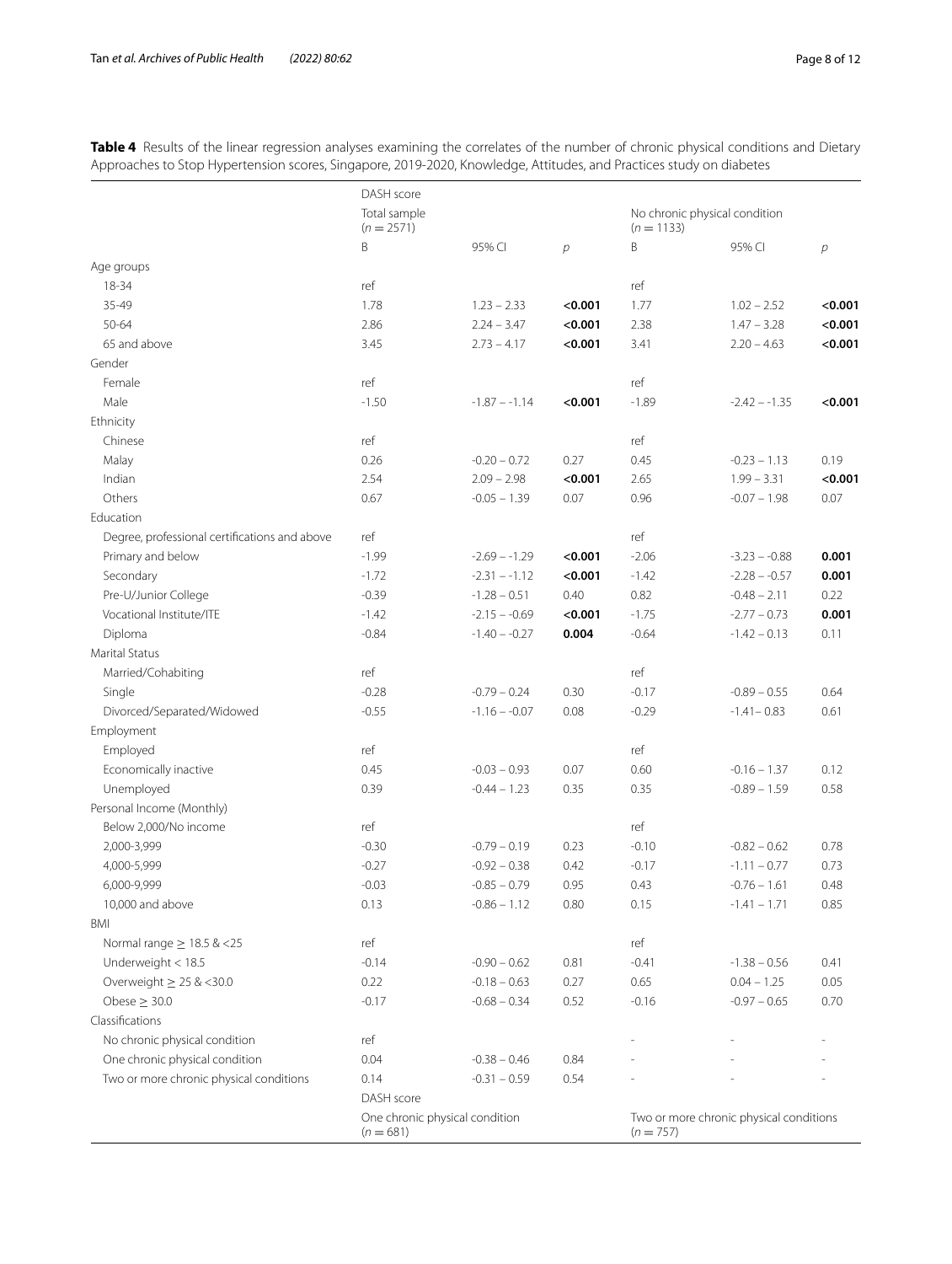## **Table 4** (continued)

|                                               | B       | 95% CI          | $\overline{p}$ | B       | 95% CI          | $\mathcal{P}$ |
|-----------------------------------------------|---------|-----------------|----------------|---------|-----------------|---------------|
| Age groups                                    |         |                 |                |         |                 |               |
| 18-34                                         | ref     |                 |                | ref     |                 |               |
| 35-49                                         | 1.54    | $0.45 - 2.63$   | 0.01           | 2.90    | $1.52 - 4.27$   | < 0.001       |
| $50 - 64$                                     | 2.87    | $1.67 - 4.07$   | < 0.001        | 4.10    | $2.78 - 5.41$   | < 0.001       |
| 65 and above                                  | 4.19    | $2.76 - 5.63$   | < 0.001        | 3.87    | $2.45 - 5.29$   | < 0.001       |
| Gender                                        |         |                 |                |         |                 |               |
| Female                                        | ref     |                 |                | ref     |                 |               |
| Male                                          | $-0.97$ | $-1.71 - -0.22$ | 0.01           | $-1.48$ | $-2.19 - -0.77$ | < 0.001       |
| Ethnicity                                     |         |                 |                |         |                 |               |
| Chinese                                       | ref     |                 |                | ref     |                 |               |
| Malay                                         | $-0.47$ | $-1.40 - 0.46$  | 0.32           | 0.61    | $-0.27 - 1.49$  | 0.18          |
| Indian                                        | 2.19    | $1.30 - 3.09$   | < 0.001        | 2.61    | $1.78 - 3.44$   | < 0.001       |
| Others                                        | $-0.35$ | $-1.75 - 1.04$  | 0.62           | 1.49    | $0.01 - 2.97$   | 0.04          |
| Education                                     |         |                 |                |         |                 |               |
| Degree, professional certifications and above | ref     |                 |                | ref     |                 |               |
| Primary and below                             | $-3.04$ | $-4.39 - -1.69$ | < 0.001        | $-1.04$ | $-2.33 - 0.26$  | 0.12          |
| Secondary                                     | $-2.35$ | $-3.54 - -1.16$ | $<$ 0.001      | $-1.19$ | $-2.41 - 0.03$  | 0.06          |
| Pre-U/Junior College                          | $-1.09$ | $-2.85 - 0.68$  | 0.23           | $-1.44$ | $-3.25 - 0.38$  | 0.12          |
| Vocational Institute/ITE                      | $-1.22$ | $-2.61 - 0.17$  | 0.08           | $-0.76$ | $-2.38 - 0.86$  | 0.36          |
| Diploma                                       | $-1.51$ | $-2.61 - -0.40$ | 0.01           | $-0.22$ | $-1.56 - 1.11$  | 0.74          |
| <b>Marital Status</b>                         |         |                 |                |         |                 |               |
| Married/Cohabiting                            | ref     |                 |                | ref     |                 |               |
| Single                                        | $-0.53$ | $-1.60 - 0.54$  | 0.33           | $-0.18$ | $-1.28 - 0.91$  | 0.74          |
| Divorced/Separated/Widowed                    | $-0.66$ | $-1.94 - 0.62$  | 0.31           | $-0.68$ | $-1.60 - 0.25$  | 0.15          |
| Employment                                    |         |                 |                |         |                 |               |
| Employed                                      | ref     |                 |                | ref     |                 |               |
| Economically inactive                         | 0.26    | $-0.69 - 1.22$  | 0.59           | 0.34    | $-0.55 - 1.23$  | 0.45          |
| Unemployed                                    | 0.97    | $-0.81 - 2.74$  | 0.29           | $-0.07$ | $-1.56 - 1.43$  | 0.93          |
| Personal Income (Monthly)                     |         |                 |                |         |                 |               |
| Below 2,000/No income                         | ref     |                 |                | ref     |                 |               |
| 2,000-3,999                                   | $-0.32$ | $-1.27 - 0.63$  | 0.51           | $-0.54$ | $-1.49 - 0.41$  | 0.26          |
| 4,000-5,999                                   | 0.41    | $-0.85 - 1.67$  | 0.52           | $-1.41$ | $-2.79 - -0.04$ | 0.04          |
| 6,000-9,999                                   | $-0.12$ | $-1.74 - 1.50$  | 0.89           | $-0.59$ | $-2.26 - 1.09$  | 0.49          |
| 10,000 and above                              | $-0.66$ | $-2.50 - 1.17$  | 0.48           | 1.01    | $-0.82 - 2.85$  | 0.28          |
| <b>BMI</b>                                    |         |                 |                |         |                 |               |
| Normal range $\geq 18.5$ & <25                | ref     |                 |                | ref     |                 |               |
| Underweight < 18.5                            | $-0.12$ | $-1.65 - 1.40$  | 0.87           | 0.68    | $-1.37 - 2.73$  | 0.52          |
| Overweight $\geq$ 25 & <30.0                  | 0.21    | $-0.57 - 1.00$  | 0.60           | $-0.44$ | $-1.19 - 0.31$  | 0.25          |

Obese ≥ 30.0 0.85  $-0.20 - 1.89$  0.11  $-1.06$   $-1.94 - 0.18$  0.20

No chronic physical condition and the set of the set of the set of the set of the set of the set of the set of the set of the set of the set of the set of the set of the set of the set of the set of the set of the set of t One chronic physical condition - - - - - - Two or more chronic physical conditions - - - - - -

B – represents unstandardized coefficient; 95% CI: 95% confidence interval of  $\beta$ 

Bold print denotes statistically signifcant B value

Classifcations

Numbers included within analyses may not tally with sample size due to missing data on variables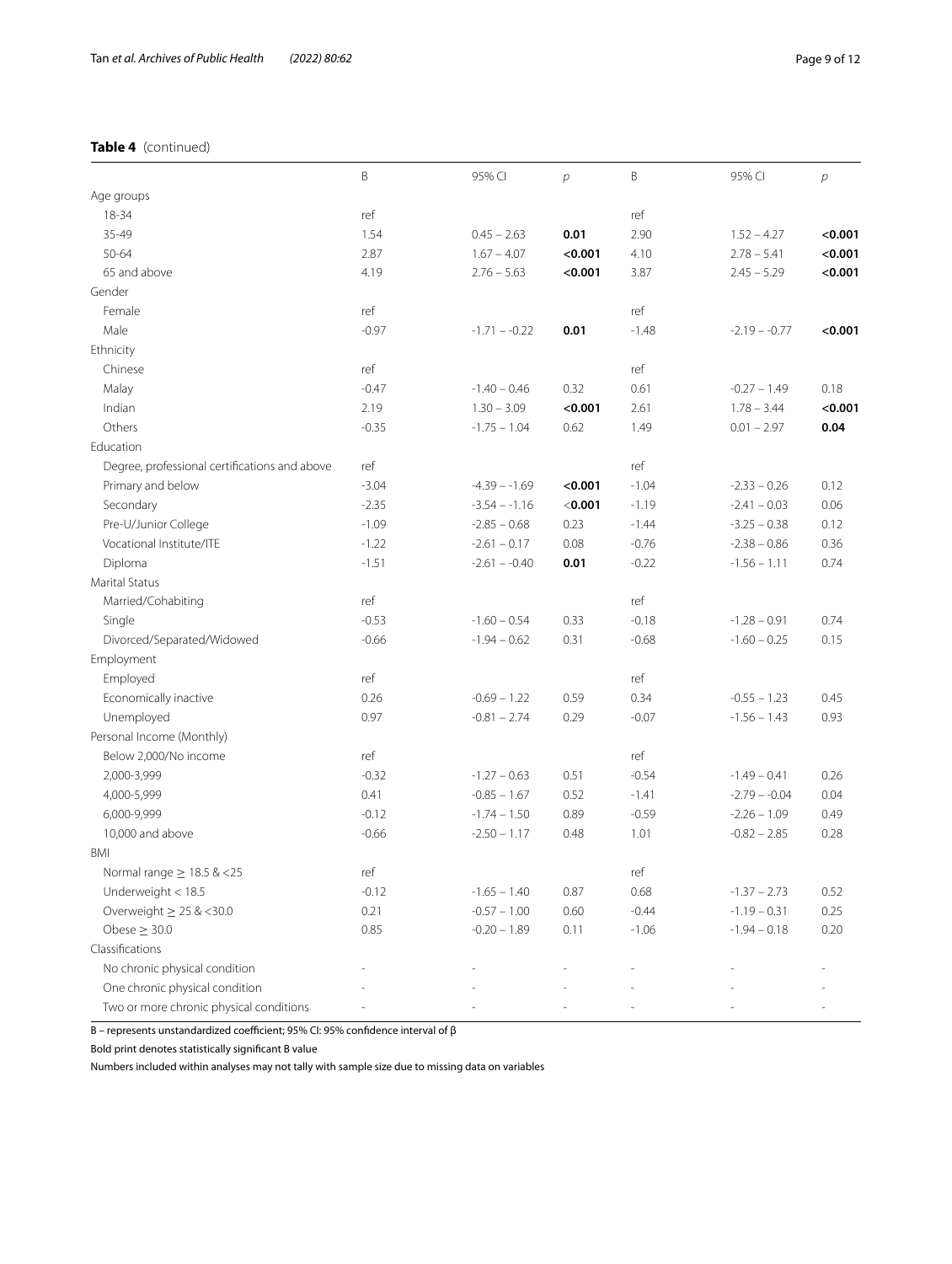of self-reported chronic conditions may plausibly have resulted in reporting bias – underestimating the true prevalence of chronic conditions and therein, an underestimation of the strength of the association between BMI and diet quality.

The present study was a nationwide survey conducted in four diferent languages (English, Chinese, Malay and Tamil) to address potential language barriers for participation in a multi-ethnic population. Additionally, the use of a large sample size, randomised design and survey weighted analysis improves the overall reliability of the present results. Nonetheless, several limitations of the present study warrant comment and conclusions drawn should be considered in light of these limitations. Firstly, given that the present study adopts a crosssectional design, we are not able to establish any causal relationship between dietary pattern and chronic conditions. Secondly, the diet screener utilised is fundamentally based on the past-year self-reported diet recall of the respondent, with no correlation to any blood or urinary parameters. In that regard, we are not able to rule out the likelihood of recall bias in this self-reported format. Additionally, while it has been demonstrated that intakes such as whole grains and fruits can be adequately assessed in the present diet screener, more comprehensive and detailed instruments such as comprehensive food frequency questionnaires are still recommended for the assessment of other dietary components such as nutrients.

## **Conclusion**

Chronic conditions remain the leading cause of death and disability worldwide. Despite this, it should be noted that chronic conditions are largely preventable, and dietary patterns play a key role in such prevention activities. Given its signifcance, it reasons that establishing population norms in relation to dietary habits represent an important aspect of research in this area. Given the limited research conducted regarding dietary patterns of a multi-ethnic population, the present study furthers the understanding on the dietary patterns of a multiethnic population like Singapore. Notably, while the dietary patterns of individuals with chronic conditions are positive, the present study highlights areas of improvement for better dietary practices amongst individuals without chronic conditions. Given that individuals who are younger and healthy at present tended to have lower DASH scores, it is critical that efforts are directed towards monitoring less-than-ideal dietary practices given its signifcance towards the development of chronic conditions. As noted earlier, ongoing eforts such as the "Healthier Dining Programme" are initiatives aimed at providing healthier meals for individuals. Results on

the dietary intakes as categorised by food groups such as fruits and vegetables provide up-to-date information which policymakers can utilise to modify ongoing initiatives and campaigns if necessary. In the global context, studies and reviews have generally reached the conclusion that there are some similarities in terms of dietary recommendations albeit minor diferences when a country's geographical environment and culture are taken into account [[51](#page-11-13), [52\]](#page-11-14). Accordingly, information obtained from the present study may provide certain insights to international counterparts pertaining to the efectiveness of diet related policies and initiatives in Singapore. Such information may be useful in aiding policymakers with modifying or forming new polices to better suit their respective population. Taken together, the present study provides both local and international policymakers with up-to-date information on dietary patterns in Singapore to better support the design and evaluation of policies and initiatives.

#### **Abbreviations**

DASH: Dietary Approaches to Stop Hypertension; CIDI: World Mental Health Composite International Diagnostic Interview; MCC: Multiple Chronic Conditions; DM: Diabetes Mellitus; WHO: World Health Organisation; BMI: Body Mass Index; Pre-U: Pre-University; ITE: Institute of Technical Education; SGD: Singapore Dollars.

#### **Acknowledgements**

The authors would like to thank all participants and staff involved in the study.

#### **Authors' contributions**

MS, AN, LES, and SCF conceptualised the design of the study. MS, AN, FD, KR, WP, LES, and SCF were involved in questionnaire design. EA provided the statistical design and sampling strategy, while JHL analysed and interpreted the data. LYY, CW, SS, SC, AJ and CBY have substantively revised the work. YWBT wrote the frst draft of the manuscript. All the authors provided intellectual input in the development of the article. All authors have read and approved the manuscript.

#### **Funding**

This research funding was provided by National Medical Research Council of Singapore (NMRC/HSRG/0085/2018). The funding bodies did not have any role in the design of the study and collection, analysis, and interpretation of data or in writing the manuscript.

## **Availability of data and materials**

The datasets used and/or analysed during the current study are available from the corresponding author on reasonable request.

#### **Declarations**

#### **Ethics approval and consent to participate**

Ethics approval for the study was obtained from the relevant ethics committee (Domain Specifc Review Board, National Healthcare Group, Singapore), and all respondents provided written informed consent before participating in the study.

#### **Consent for publication**

N.A.

#### **Competing interests**

The authors declare that they have no competing interests.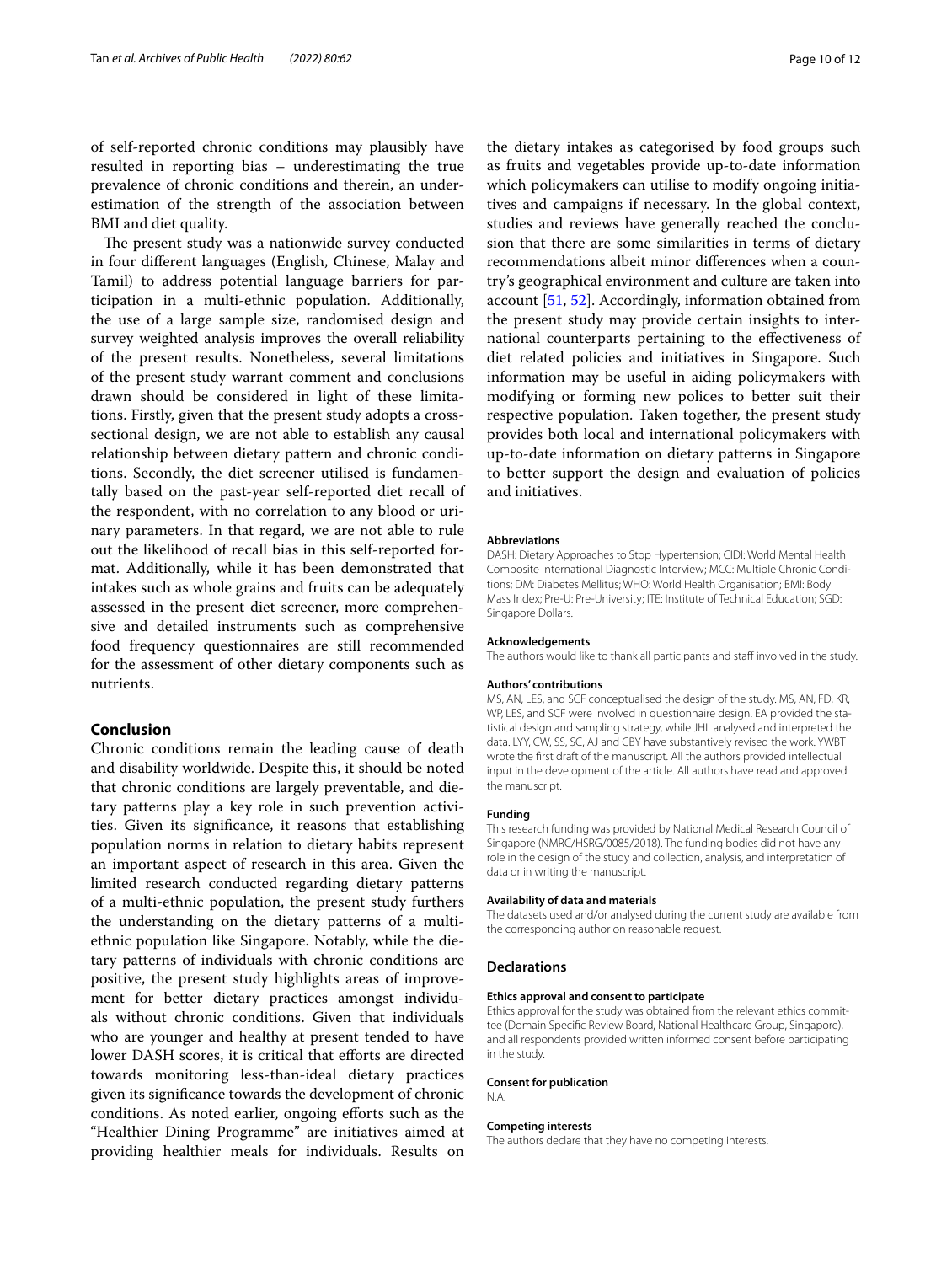#### **Author details**

<sup>1</sup> Research Division, Institute of Mental Health, 10 Buangkok View, Buangkok Green Medical Park, 539747 Singapore, Singapore. <sup>2</sup> School of Public Health, Faculty of Health Sciences, Curtin University, Kent Street, Western Australia 6102 Bentley, Australia. <sup>3</sup> Admiralty Medical Centre, Khoo Teck Puat Hospital, 676 Woodlands Drive 71, Singapore, Singapore. <sup>4</sup>National Healthcare Group Polyclinics, Fusionopolis Link. Nexus@One-North, Singapore, Singapore.

Received: 12 November 2021 Accepted: 5 February 2022 Published online: 21 February 2022

#### **References**

- <span id="page-10-0"></span>1. Multiple chronic conditions. A strategic framework optimum health and quality of life for individuals with multiple chronic conditions. PsycEXTRA Dataset. 2010. [https://doi.org/10.1037/e507192011-001.](https://doi.org/10.1037/e507192011-001)
- <span id="page-10-1"></span>2. Chronic conditions and multimorbidity. Australian Institute of Health and Welfare. 2020 [https://www.aihw.gov.au/reports/australias-health/chron](https://www.aihw.gov.au/reports/australias-health/chronic-conditions-and-multimorbidity) [ic-conditions-and-multimorbidity](https://www.aihw.gov.au/reports/australias-health/chronic-conditions-and-multimorbidity).
- <span id="page-10-2"></span>3. World Health Organization. 2021. Non communicable diseases. WHO | World Health Organization. [https://www.who.int/news-room/fact](https://www.who.int/news-room/fact-sheets/detail/noncommunicable-diseases)[sheets/detail/noncommunicable-diseases](https://www.who.int/news-room/fact-sheets/detail/noncommunicable-diseases).
- <span id="page-10-3"></span>4. Marengoni A, Angleman S, Melis R, Mangialasche F, Karp A, Garmen A, Meinow B, Fratiglioni L. Aging with multimorbidity: A systematic review of the literature. Ageing Res Rev. 2011;10(4):430–9. [https://doi.org/10.](https://doi.org/10.1016/j.arr.2011.03.003) [1016/j.arr.2011.03.003](https://doi.org/10.1016/j.arr.2011.03.003).
- <span id="page-10-4"></span>5. Kingston A, Robinson L, Booth H, Knapp M, Jagger C. Projections of multimorbidity in the older population in England to 2035: Estimates from the population ageing and care simulation (PACSim) model. Age Ageing. 2018;47(3):374–80. [https://doi.org/10.1093/ageing/afx201.](https://doi.org/10.1093/ageing/afx201)
- <span id="page-10-5"></span>6. Gijsen R, Hoeymans N, Schellevis FG, Ruwaard D, Satariano WA, Van den Bos GA. Causes and consequences of comorbidity. J Clin Epidemiol. 2001;54(7):661–74. [https://doi.org/10.1016/s0895-4356\(00\)00363-2.](https://doi.org/10.1016/s0895-4356(00)00363-2)
- <span id="page-10-6"></span>7. Kadam U, Croft P. Clinical multimorbidity and physical function in older adults: A record and health status linkage study in general practice. Fam Pract. 2007;24(5):412–9. [https://doi.org/10.1093/fampra/cmm049.](https://doi.org/10.1093/fampra/cmm049)
- <span id="page-10-7"></span>8. Pati S, Swain S, Hussain MA, Van den Akker M, Metsemakers J, Knottnerus JA, Salisbury C. Prevalence and outcomes of multimorbidity in South Asia: A systematic review. BMJ Open. 2015;5(10):e007235. [https://doi.org/10.](https://doi.org/10.1136/bmjopen-2014-007235) [1136/bmjopen-2014-007235.](https://doi.org/10.1136/bmjopen-2014-007235)
- <span id="page-10-8"></span>9. Lehnert T, Heider D, Leicht H, Heinrich S, Corrieri S, Luppa M, Riedel-Heller S, König H. Review: Health care utilization and costs of elderly persons with multiple chronic conditions. Med Care Res Rev. 2011;68(4):387–420. <https://doi.org/10.1177/1077558711399580>.
- <span id="page-10-9"></span>10. Sambamoorthi U, Tan X, Deb A. Multiple chronic conditions and healthcare costs among adults. Expert Rev PharmacoEcon Outcomes Res. 2015;15(5):823–32. [https://doi.org/10.1586/14737167.2015.1091730.](https://doi.org/10.1586/14737167.2015.1091730)
- <span id="page-10-10"></span>11. Anderson GF. Chronic care: making the case for ongoing care. Robert Wood Johnson Foundation; 2010.
- <span id="page-10-11"></span>12. Adams ML, Grandpre J, Katz DL, Shenson D. The impact of key modifable risk factors on leading chronic conditions. Prev Med. 2019;120:113–8. <https://doi.org/10.1016/j.ypmed.2019.01.006>.
- <span id="page-10-12"></span>13. Oates GR, Jackson BE, Partridge EE, Singh KP, Fouad MN, Bae S. Sociodemographic patterns of chronic disease: How the mid-south region compares to the rest of the country. Am J Prev Med. 2017;52(1):31–9. <https://doi.org/10.1016/j.amepre.2016.09.004>.
- <span id="page-10-13"></span>14. Neuhouser ML. The importance of healthy dietary patterns in chronic disease prevention. Nutr Res. 2019;70:3–6. [https://doi.org/10.1016/j.nutres.](https://doi.org/10.1016/j.nutres.2018.06.002) [2018.06.002](https://doi.org/10.1016/j.nutres.2018.06.002).
- <span id="page-10-14"></span>15. Sof F, Abbate R, Gensini GF, Casini A. Accruing evidence on benefts of adherence to the Mediterranean diet on health: An updated systematic review and meta-analysis. Am J Clin Nutr. 2010;92(5):1189–96. [https://doi.](https://doi.org/10.3945/ajcn.2010.29673) [org/10.3945/ajcn.2010.29673](https://doi.org/10.3945/ajcn.2010.29673).
- <span id="page-10-15"></span>16. Bishwajit G. Nutrition transition in South Asia: The emergence of noncommunicable chronic diseases. F1000Research. 2015;4:8. [https://doi.](https://doi.org/10.12688/f1000research.5732.1) [org/10.12688/f1000research.5732.1.](https://doi.org/10.12688/f1000research.5732.1)
- <span id="page-10-16"></span>17. Zhang Q, Chen X, Liu Z, Varma D, Wan R, Wan Q, Zhao S. Dietary patterns in relation to general and central obesity among adults in Southwest China. Int J Environ Res Public Health. 2016;13(11):1080. [https://doi.org/](https://doi.org/10.3390/ijerph13111080) [10.3390/ijerph13111080](https://doi.org/10.3390/ijerph13111080).
- <span id="page-10-17"></span>18. Yu C, Shi Z, Lv J, Du H, Qi L, Guo Y, Bian Z, Chang L, Tang X, Jiang Q, Mu H, Pan D, Chen J, Chen Z, Li L. Major dietary patterns in relation to general and central obesity among Chinese adults. Nutrients. 2015;7(7):5834–49. <https://doi.org/10.3390/nu7075253>.
- <span id="page-10-18"></span>19. Aekplakorn W, Satheannoppakao W, Putwatana P, Taneepanichskul S, Kessomboon P, Chongsuvivatwong V, Chariyalertsak S. Dietary pattern and metabolic syndrome in Thai adults. J Nutri Metabolism 2015, 1-10. [https://doi.org/10.1155/2015/468759.](https://doi.org/10.1155/2015/468759)
- <span id="page-10-19"></span>20. Akter S, Nanri A, Pham NM, Kurotani K, Mizoue T. Dietary patterns and metabolic syndrome in a Japanese working population. Nutr Metabolism. 2013;10(1):30. [https://doi.org/10.1186/1743-7075-10-30.](https://doi.org/10.1186/1743-7075-10-30)
- <span id="page-10-20"></span>21. Kim J, Jo I. Grains, vegetables, and fish dietary pattern is inversely associated with the risk of metabolic syndrome in South Korean adults. J Am Diet Assoc. 2011;111(8):1141–9. [https://doi.org/10.1016/j.jada.2011.05.](https://doi.org/10.1016/j.jada.2011.05.001) [001.](https://doi.org/10.1016/j.jada.2011.05.001)
- <span id="page-10-21"></span>22. Safdar NF, Bertone-Johnson E, Cordeiro L, Jafar TH, Cohen NL. Dietary patterns and their association with hypertension among Pakistani urban adults. Asia Pacifc J Clin Nutri. 2015; 24(4).
- <span id="page-10-22"></span>23. Odegaard AO, Koh W, Yuan J, Gross MD, Pereira MA. Dietary patterns and mortality in a Chinese population. Am J Clin Nutr. 2014;100(3):877–83. <https://doi.org/10.3945/ajcn.114.086124>.
- <span id="page-10-23"></span>24. Singapore population. 2020. Base. [https://www.singstat.gov.sg/modules/](https://www.singstat.gov.sg/modules/infographics/population) [infographics/population](https://www.singstat.gov.sg/modules/infographics/population).
- <span id="page-10-24"></span>25. What are the racial proportions among Singapore citizens? (2019). gov. sg. [https://www.gov.sg/article/what-are-the-racial-proportions-among](https://www.gov.sg/article/what-are-the-racial-proportions-among-singapore-citizens)[singapore-citizens](https://www.gov.sg/article/what-are-the-racial-proportions-among-singapore-citizens).
- <span id="page-10-25"></span>26. Subramaniam M, Abdin E, Picco L, Vaingankar JA, Chong SA. Multiple chronic medical conditions: Prevalence and risk factors — results from the Singapore mental health study. Gen Hosp Psychiatry. 2014;36(4):375– 81. [https://doi.org/10.1016/j.genhosppsych.2014.03.002.](https://doi.org/10.1016/j.genhosppsych.2014.03.002)
- <span id="page-10-26"></span>27. Whitton C, Ho JC, Rebello SA, Van Dam RM. Relative validity and reproducibility of dietary quality scores from a short diet screener in a multiethnic Asian population. Public Health Nutr. 2018;21(15):2735–43. [https://](https://doi.org/10.1017/s1368980018001830) [doi.org/10.1017/s1368980018001830.](https://doi.org/10.1017/s1368980018001830)
- <span id="page-10-27"></span>28. Whitton C, Rebello SA, Lee J, Tai ES, Van Dam RM. A healthy Asian a posteriori dietary pattern correlates with a priori dietary patterns and is associated with cardiovascular disease risk factors in a multiethnic Asian population. J Nutr. 2018;148(4):616–23. [https://doi.org/10.1093/jn/](https://doi.org/10.1093/jn/nxy016) [nxy016](https://doi.org/10.1093/jn/nxy016).
- <span id="page-10-28"></span>29. Folsom A, Parker E, Harnack L. Degree of concordance with DASH diet guidelines and incidence of hypertension and fatal cardiovascular disease. Am J Hypertens. 2007;20(3):225–32. [https://doi.org/10.1016/j.amjhy](https://doi.org/10.1016/j.amjhyper.2006.09.003) [per.2006.09.003](https://doi.org/10.1016/j.amjhyper.2006.09.003).
- <span id="page-10-29"></span>30. Filippou C, Thomopoulos C, Mihas C, Dimitriadis K, Sotiropoulou L, Siaf E, Zammanis I, Dimitriadi M, Chrysochoou C, Nihoyannopoulos P, Tousoulis D, Tsioufs C. Dietary approaches to stop hypertension (DASH) diet and blood pressure reduction in adults with and without hypertension: A systematic review and meta-analysis of randomized controlled trials. Eur Heart J. 2020; 41.<https://doi.org/10.1093/ehjci/ehaa946.2765>.
- <span id="page-10-30"></span>31. Paula Bricarello L, Poltronieri F, Fernandes R, Retondario A, De Moraes Trindade EB, De Vasconcelos FD. Efects of the dietary approach to stop hypertension (DASH) diet on blood pressure, overweight and obesity in adolescents: A systematic review. Clin Nutr ESPEN. 2018;28:1–11. [https://](https://doi.org/10.1016/j.clnesp.2018.09.003) [doi.org/10.1016/j.clnesp.2018.09.003](https://doi.org/10.1016/j.clnesp.2018.09.003).
- <span id="page-10-31"></span>32. AshaRani P, Abdin E, Kumarasan R, Siva Kumar FD, Shafe S, Jeyagurunathan A, Chua BY, Vaingankar JA, Fang SC, Lee ES, Van Dam R, Chong SA, Subramaniam M. Study protocol for a nationwide knowledge, attitudes and practices (KAP) survey on diabetes in Singapore's general population. BMJ Open. 2020;10(6):e037125. [https://doi.org/10.1136/bmjop](https://doi.org/10.1136/bmjopen-2020-037125) [en-2020-037125](https://doi.org/10.1136/bmjopen-2020-037125).
- <span id="page-10-32"></span>33. WHO Expert Consultation. Appropriate body-mass index for Asian populations and its implications for policy and intervention strategies. Lancet. 2004 Jan;363(9403):157–63.
- <span id="page-10-33"></span>34. Fung TT. Adherence to a DASH-style diet and risk of coronary heart disease and stroke in women. Arch Intern Med. 2008;168(7):713. [https://](https://doi.org/10.1001/archinte.168.7.713) [doi.org/10.1001/archinte.168.7.713](https://doi.org/10.1001/archinte.168.7.713).
- <span id="page-10-34"></span>35. Kessler RC, Üstün TB. The World Mental Health (WMH) survey initiative version of the World Health Organization (WHO) composite international diagnostic interview (CIDI). Int J Methods Psychiatr Res. 2004;13(2):93– 121. [https://doi.org/10.1002/mpr.168.](https://doi.org/10.1002/mpr.168)